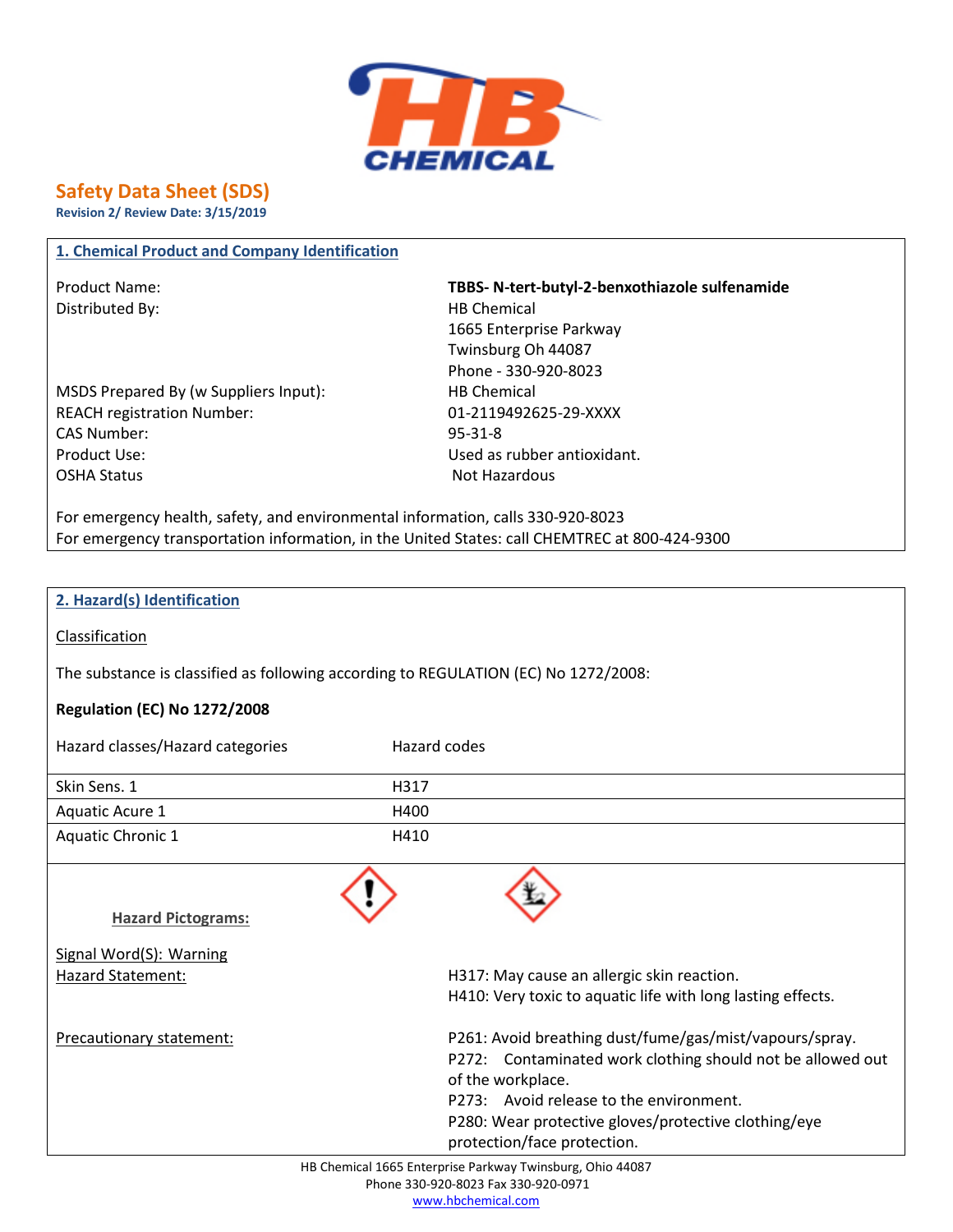|                | P302 + P352: IF ON SKIN: Wash with plenty of water.<br>P333 + P313: If skin irritation or rash occurs: Get medical<br>advice/ attention.<br>P391: Collect spillage.<br>P362 + P364: Take off contaminated clothing and wash it before<br>reuse.<br>P501: Dispose of contents/container in accordance with local/<br>regional/national/international regulation |
|----------------|----------------------------------------------------------------------------------------------------------------------------------------------------------------------------------------------------------------------------------------------------------------------------------------------------------------------------------------------------------------|
| Other Hazards: | Not available.                                                                                                                                                                                                                                                                                                                                                 |

| Substance/Mixture:<br>Substance<br>Hazardous ingredients: |                       |                   |           |               |
|-----------------------------------------------------------|-----------------------|-------------------|-----------|---------------|
| <b>Chemical Name</b>                                      | Registration No.      | <b>CAS Number</b> | EC No.    | Concentration |
| N-tert-butyl-2-benzothiazole                              | 01-2119492625-29-XXXX | $95 - 31 - 8$     | 202-409-1 | >99%          |
| sulfenamide                                               |                       |                   |           |               |

| <b>4. First Aid Measures</b> |                                                                                                                                                                                                                                                                                                                                                                                                                                                                                                                                                                                                                                                                                                                                                          |
|------------------------------|----------------------------------------------------------------------------------------------------------------------------------------------------------------------------------------------------------------------------------------------------------------------------------------------------------------------------------------------------------------------------------------------------------------------------------------------------------------------------------------------------------------------------------------------------------------------------------------------------------------------------------------------------------------------------------------------------------------------------------------------------------|
| Inhalation:                  | Move exposed person to fresh air. Keep person warm and<br>at rest. If not breathing, if breathing is irregular or if respiratory<br>arrest occurs, provide artificial respiration or oxygen by trained<br>personnel. It may be dangerous to the person providing aid to<br>give mouth-to-mouth resuscitation. Get medical attention if<br>adverse health effects persist or are severe. If unconscious,<br>place in recovery position and get medical attention<br>immediately. Maintain an open airway. Loosen tight clothing<br>such as a collar, tie, belt or waistband. In case of inhalation of<br>decomposition products in a fire, symptoms may be delayed.<br>The exposed person may need to be kept under medical<br>surveillance for 48 hours. |
| Eyes:                        | Immediately flush eyes with plenty of water, occasionally lifting<br>the upper and lower eyelids. Check for and remove any contact<br>lenses. Continue to rinse for at least 10 minutes. Get medical<br>attention if irritation occurs.                                                                                                                                                                                                                                                                                                                                                                                                                                                                                                                  |
| Skin:                        | Wash contaminated skin with soap and water. Remove<br>contaminated clothing and shoes. Continue to rinse for at least<br>10 minutes. Get medical attention.                                                                                                                                                                                                                                                                                                                                                                                                                                                                                                                                                                                              |
| Ingestion:                   | Wash out mouth with water. Move exposed person to fresh air.<br>Keep person warm and at rest. If material has been swallowed<br>and the exposed person is conscious, give small quantities of<br>water may be dangerous. Do not induce vomiting unless<br>directed to do so by medical personnel. If vomiting occurs, the<br>head should be kept low so that vomit does not enter the lungs.                                                                                                                                                                                                                                                                                                                                                             |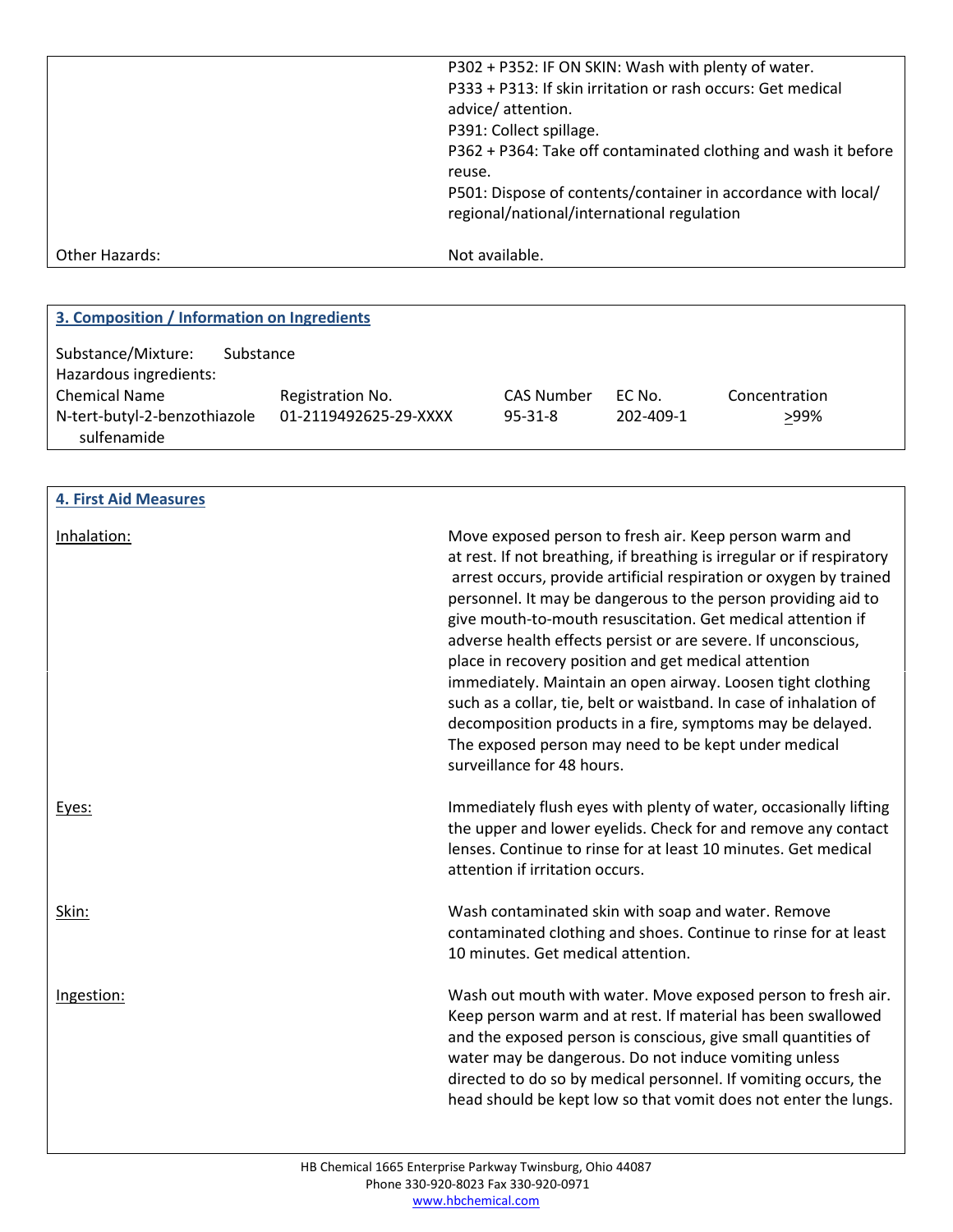|                           | Never give anything by mouth to an unconscious person. If<br>unconscious, place in recovery position and get medical<br>attention immediately. Maintain an open airway. Loosen tight<br>clothing such as a collar, tie, belt or waistband. |
|---------------------------|--------------------------------------------------------------------------------------------------------------------------------------------------------------------------------------------------------------------------------------------|
| Information to physician: | May cause an allergic skin reaction. If skin irritation or rash<br>occurs, get medical advice/attention.                                                                                                                                   |

| <b>5. Fire-Fighting Measures</b>            |                                                                                                                                                                                                                                                                                                                                                                                                                                                                                                                                                        |
|---------------------------------------------|--------------------------------------------------------------------------------------------------------------------------------------------------------------------------------------------------------------------------------------------------------------------------------------------------------------------------------------------------------------------------------------------------------------------------------------------------------------------------------------------------------------------------------------------------------|
| Suitable Extinguishing Media:               | Water Spray, water mist, Dry Chemical, Carbon Dioxide CO2,<br>appropriate foam.                                                                                                                                                                                                                                                                                                                                                                                                                                                                        |
| Unsuitable extinguishing media:             | Never use Water Jet.                                                                                                                                                                                                                                                                                                                                                                                                                                                                                                                                   |
| Special hazards arising from the substance: | No specific fire or explosion hazard. Promptly isolate the scene<br>by removing all persons from the vicinity of the incident if there<br>is a fire. No action shall be taken involving any personal risk or<br>without suitable training. This material is very toxic to aquatic<br>organisms. Fire water contaminated with this material must be<br>contained and prevented from being discharged to any<br>waterway, sewer or drain. Decomposition products may include<br>the following materials: carbon oxides nitrogen oxides sulfur<br>oxides. |
| Advice for firefighters:                    | Fire-fighters should wear appropriate protective equipment and<br>self-contained breathing apparatus (SCBA) with a full face-piece<br>operated in positive pressure mode                                                                                                                                                                                                                                                                                                                                                                               |

| <b>6. Accidental Release Measures</b>          |                                                                                                                                                                                                                                                                                                                                                                    |
|------------------------------------------------|--------------------------------------------------------------------------------------------------------------------------------------------------------------------------------------------------------------------------------------------------------------------------------------------------------------------------------------------------------------------|
| For Non-emergency personnel:                   | No action shall be taken involving any personal risk or without<br>suitable training. Keep unnecessary and unprotected personnel<br>from entering. Do not touch or walk through spilt material.<br>Provide adequate ventilation. Put on appropriate personal<br>protective equipment                                                                               |
| Steps to be taken in case material is spilled: | Large spill: Move containers from spill area. Prevent entry into<br>sewers, water courses, basements or confined areas. Vacuum or<br>sweep up material and place in a designated, labelled waste<br>container. Dispose of via a licensed waste disposal contractor.<br>Note: see section 1 for emergency contact information and<br>section 13 for waste disposal. |
| Environmental Disposal Information             | Avoid dispersal of spilt material and runoff and contact with<br>soil, waterways, drains and sewers. Inform the relevant<br>authorities if the product has caused environmental pollution<br>(sewers, waterways, soil or air). Very toxic to aquatic<br>organisms, may cause long-term adverse effects in the aquatic<br>environment.                              |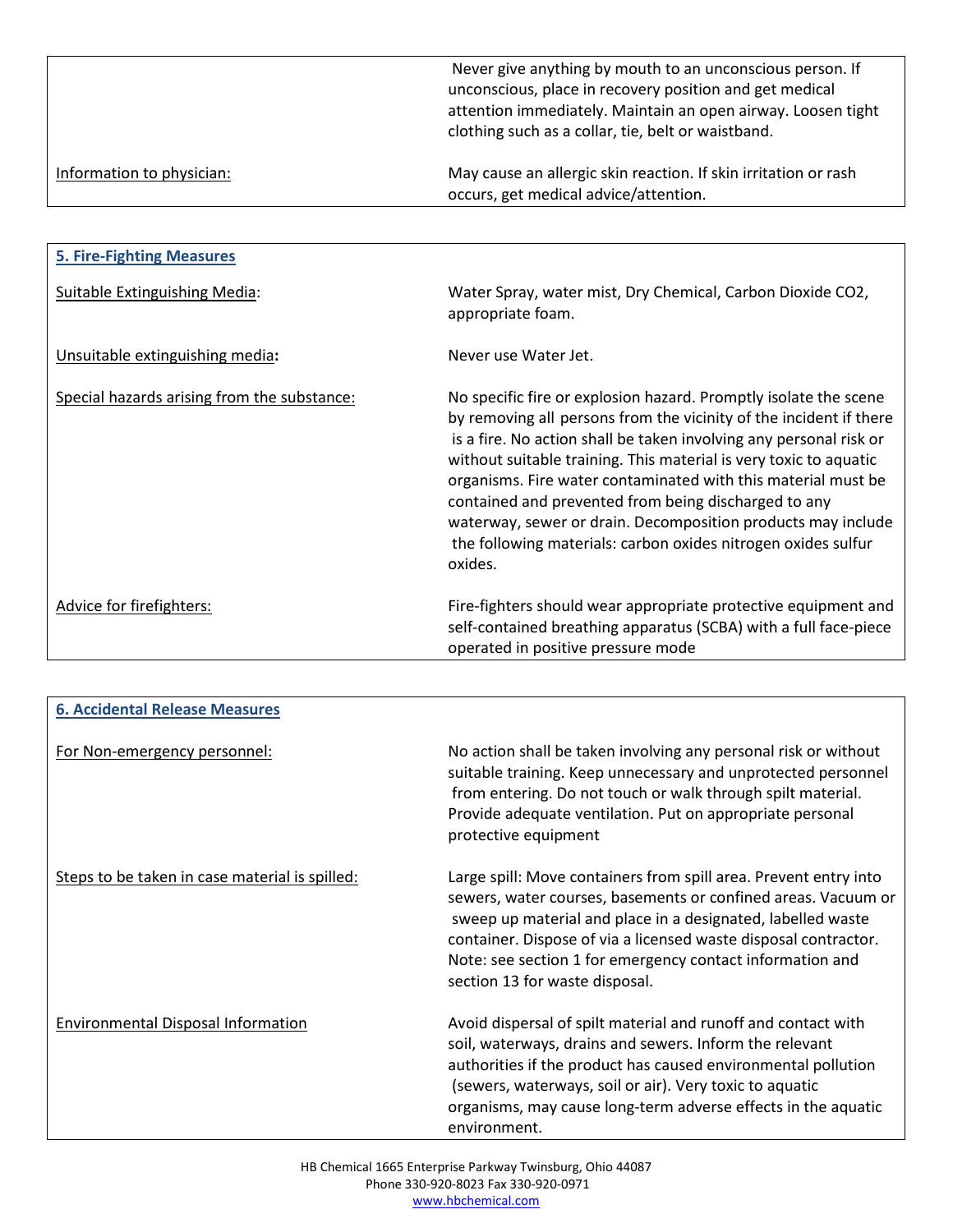| Waste Disposal: | Pick up and arrange disposal without crating dust. Keep in        |
|-----------------|-------------------------------------------------------------------|
|                 | suitable, closed containers for disposal. Clean up affected area. |
|                 | Reclaim or dispose of in accordance with local, state, and        |
|                 | federal regulations.                                              |
|                 |                                                                   |

 $\Gamma$ 

| 7. Handling and Storage:    |                                                                                                                                                                                                                                                                                                                                                                                                                                                                                                       |
|-----------------------------|-------------------------------------------------------------------------------------------------------------------------------------------------------------------------------------------------------------------------------------------------------------------------------------------------------------------------------------------------------------------------------------------------------------------------------------------------------------------------------------------------------|
| <b>Protective Measures:</b> | Do not breathe dusts/vapor. Handle in well ventilated areas.<br>Eliminate all sources of ignition, and do not generate flames or<br>sparks. Take precautionary measures against static discharges                                                                                                                                                                                                                                                                                                     |
| Handling:                   | Avoid contact with skin and eyes. Avoid dust generation. Take<br>precautionary measures against static discharges.                                                                                                                                                                                                                                                                                                                                                                                    |
| Storage:                    | Do not store above the following temperature: 50°C<br>(122°F). Store in accordance any incompatibilities: with local<br>regulations. Store in original container protected from direct<br>sunlight in a dry, cool and well-ventilated area, away from<br>incompatible materials (see section 10) and food and drink<br>Store in a cool, dry, ventilated area. Keep containers away from<br>sources of ignition- No smoking. Keep container tightly closed.<br>store separately from oxidizing agents. |

| 8. Exposure Controls / Personal Protection |                                                                                   |
|--------------------------------------------|-----------------------------------------------------------------------------------|
| <b>Exposure Limit Values:</b>              | Occupational exposure limits: Not available.                                      |
|                                            | Additional exposure limits under the conditions of use: Not<br>available.         |
| DNEL/DMEL and PNEC-Values:                 |                                                                                   |
| Exposure controls:                         | Workers - Hazard via inhalation route-Systemic effects-Long<br>term exposure-DNEL |
|                                            | (Derived No Effect Level): 14 mg/m3                                               |
|                                            | Workers - Hazard via inhalation route-Systemic effects-                           |
|                                            | Acute/short term                                                                  |
|                                            | exposure-DNEL (Derived No Effect Level): 14 mg/m3                                 |
|                                            | Workers - Hazard via inhalation route- Local effects-Long term                    |
|                                            | exposure-DNEL                                                                     |
|                                            | (Derived No Effect Level): 14 mg/m3                                               |
|                                            | Workers - Hazard via inhalation route- Local effects- cute/short                  |
|                                            | Term exposure-DNEL (Derived No Effect Level): 14 mg/m3                            |
|                                            | Workers - Hazard via dermal route- Systemic effects- Long term                    |
|                                            | exposure- DNEL (Derived No Effect Level): 67 mg/kg bw/day                         |
|                                            | Workers - Hazard via dermal route- Systemic effects-                              |
|                                            | Acute/short term exposure -DNEL (Derived No Effect Level): 534                    |
|                                            | mg/kg bw/day                                                                      |
|                                            | General Population - Hazard via inhalation route- Systemic                        |
|                                            | effects- Long term exposure- DNEL (Derived No Effect Level): 3.5                  |
|                                            | mg/m3                                                                             |
|                                            | HR Chemical 1665 Enterprise Darkway Twinsburg, Ohio 44087                         |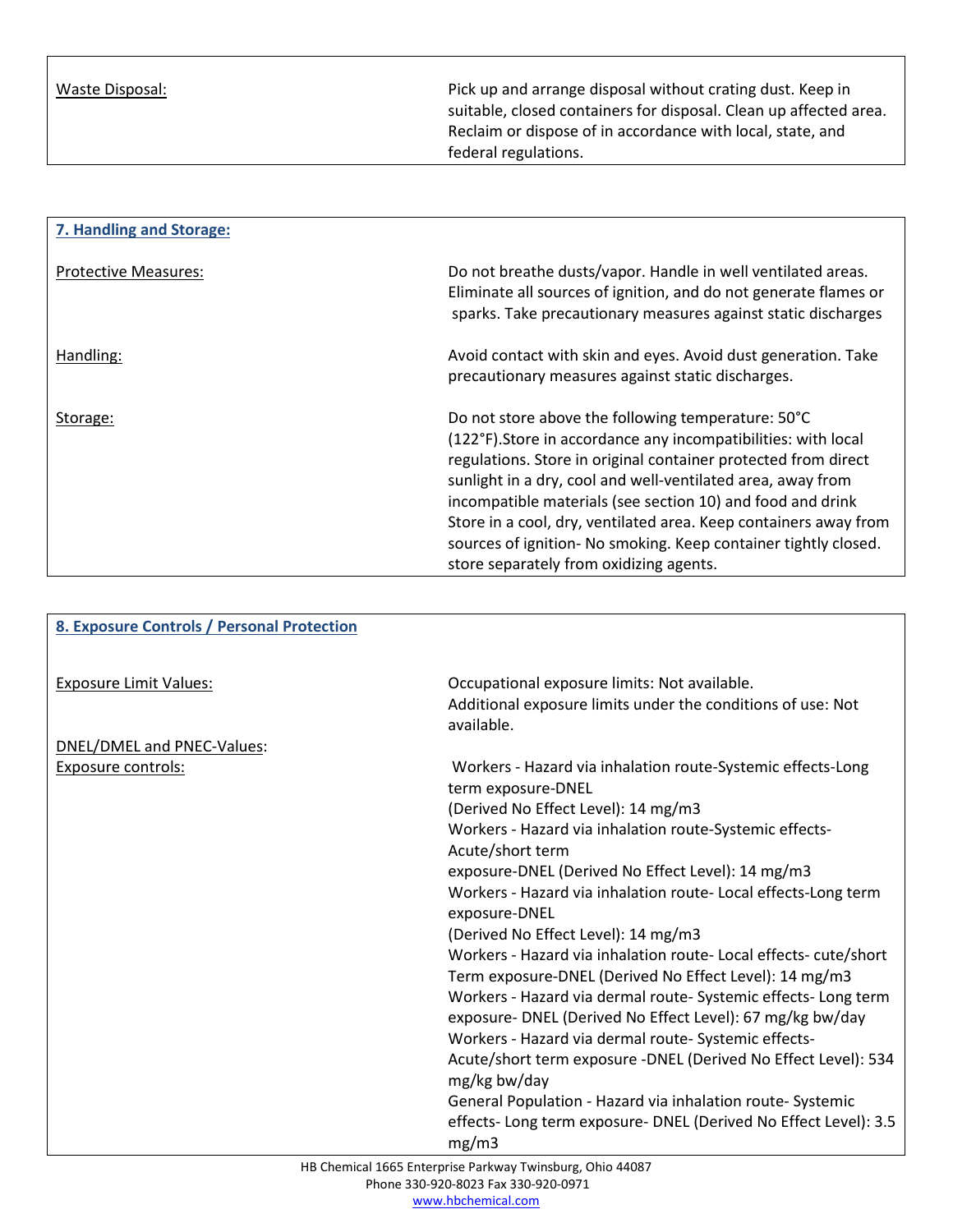|                                         | General Population - Hazard via inhalation route- Systemic<br>effects- Acute/short term exposure - DNEL (Derived No Effect<br>Level): 3.5 mg/m3<br>General Population - Hazard via dermal route- Systemic effects-     |
|-----------------------------------------|------------------------------------------------------------------------------------------------------------------------------------------------------------------------------------------------------------------------|
|                                         | Long term<br>exposure- DNEL (Derived No Effect Level): 33 mg/kg bw/day<br>General Population - Hazard via inhalation route- Local effects-<br>Acute/short term exposure - DNEL (Derived No Effect Level): 3.5<br>mg/m3 |
|                                         | General Population - Hazard via dermal route- Local effects-<br>Long term exposure- DNEL (Derived No Effect Level): 33 mg/kg<br>bw/day                                                                                 |
|                                         | General Population - Hazard via dermal route- Systemic effects-<br>Long term exposure - DNEL (Derived No Effect Level): 33 mg/kg<br>bw/day                                                                             |
|                                         | General Population - Hazard via dermal route- Systemic effects-<br>Acute/short term exposure - DNEL (Derived No Effect Level):<br>266 mg/kg bw/day                                                                     |
|                                         | General Population - Hazard via oral route- Systemic effects-<br>Long term exposure- DNEL (Derived No Effect Level): 1mg/kg<br>bw/day                                                                                  |
|                                         | General Population - Hazard via oral route- Systemic effects-<br>Acute/short term exposure - DNEL (Derived No Effect Level): 8<br>mg/kg bw/day                                                                         |
|                                         | Hazard for aquatic organisms- PNEC aqua (freshwater):<br>$0.002$ mg/L<br>Hazard for aquatic organisms- PNEC aqua (marine water):                                                                                       |
|                                         | 0mg/L<br>Hazard for aquatic organisms- PNEC STP: 100 mg/L<br>Hazard for aquatic organisms- PNEC sediment (freshwater): 0.08                                                                                            |
|                                         | mg/kg sediment dw<br>Hazard for aquatic organisms- PNEC sediment (marine water):<br>0.008 mg/kg sediment dw                                                                                                            |
|                                         | Hazard for terrestrial organisms- PNEC soil: 0.015 mg/kg soil dw                                                                                                                                                       |
| <b>Respiratory Protection:</b>          | Avoid breathing dust. In case of insufficient ventilation, wear<br>suitable respiratory equipment.                                                                                                                     |
| Ventilation:                            | Provide explosion proof ventilation as required to control vapor<br>levels. Ventilation rates should be based upon usage conditions.                                                                                   |
| Protective Gloves:                      | Wear appreciates gloves to prevent skin exposure.                                                                                                                                                                      |
| Eye Protection:                         | Wear safety glasses or chemical goggles to prevent eye contact.                                                                                                                                                        |
| <b>Skin and Body Protection:</b>        | Wear suitable protective clothing to prevent skin exposure.                                                                                                                                                            |
| <b>Environmental Exposure Controls:</b> | Avoid discharge into the environment. According to local<br>regulation, Federal and official regulations.                                                                                                              |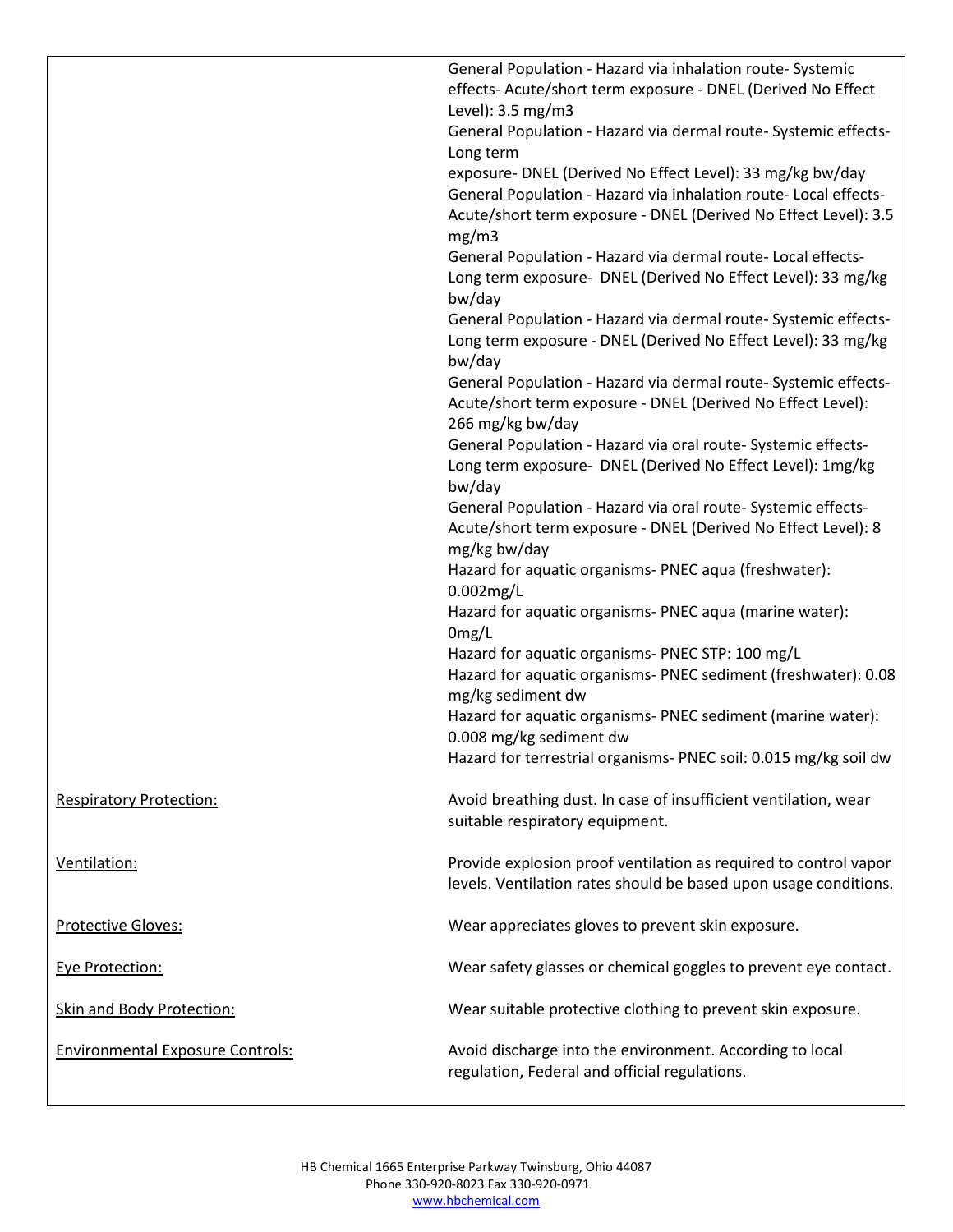| <b>9. Physical and Chemical Properties</b>                                                                                                                                                                                                                               |                                      |                                |                 |  |  |
|--------------------------------------------------------------------------------------------------------------------------------------------------------------------------------------------------------------------------------------------------------------------------|--------------------------------------|--------------------------------|-----------------|--|--|
| Organic solid<br>Appearance:                                                                                                                                                                                                                                             |                                      | Colour: Light tan-buff         | Odour: Aromatic |  |  |
| Not available<br>pH:                                                                                                                                                                                                                                                     |                                      |                                |                 |  |  |
| Melting point/range (°C):                                                                                                                                                                                                                                                | ca. 105 °C                           |                                |                 |  |  |
| Boiling point/range (°C):Not available                                                                                                                                                                                                                                   |                                      |                                |                 |  |  |
| Flash point (°C): Not available                                                                                                                                                                                                                                          |                                      |                                |                 |  |  |
| Evaporation rate:                                                                                                                                                                                                                                                        | Not available                        |                                |                 |  |  |
| Flammability limit - lower (%):                                                                                                                                                                                                                                          | Not available                        |                                |                 |  |  |
| Flammability (solid, gas):                                                                                                                                                                                                                                               | Not flammable                        |                                |                 |  |  |
| Ignition temperature (°C):                                                                                                                                                                                                                                               | Not available                        |                                |                 |  |  |
| Upper/lower flammability/explosive limits:<br>Not available                                                                                                                                                                                                              |                                      |                                |                 |  |  |
| Vapour pressure (25°C): 2.1*10-6 hPa                                                                                                                                                                                                                                     |                                      |                                |                 |  |  |
| Vapour density: Not available                                                                                                                                                                                                                                            |                                      |                                |                 |  |  |
| Relative density:                                                                                                                                                                                                                                                        | 1.28 g/cm3(25 $°C$ )                 |                                |                 |  |  |
| Bulk density (kg/m3):                                                                                                                                                                                                                                                    | Not available                        |                                |                 |  |  |
| Water solubility (g/l):                                                                                                                                                                                                                                                  | 1.74 mg/L at 20 °C and pH of ca. 7.6 |                                |                 |  |  |
| n-Octanol/Water (log Po/w):                                                                                                                                                                                                                                              |                                      | logPow: 3.36 at 25 °C and pH 7 |                 |  |  |
| Auto-ignition temperature:                                                                                                                                                                                                                                               | Not available                        |                                |                 |  |  |
| Decomposition temperature:                                                                                                                                                                                                                                               | 207 °C                               |                                |                 |  |  |
| Granulometry: Sieved fraction with diameter < 100 µm: 1.46 % of total sample The mean diameter of the sieved<br>fraction (< 100 $\mu$ m):91 $\mu$ m with the main fraction of 70 % distributing in the range of 10 to 100 $\mu$ m                                        |                                      |                                |                 |  |  |
| Viscosity, dynamic (mPa.s):                                                                                                                                                                                                                                              | Not available                        |                                |                 |  |  |
| <b>Explosive properties:</b>                                                                                                                                                                                                                                             | Not available                        |                                |                 |  |  |
| <b>Oxidising properties:</b>                                                                                                                                                                                                                                             | Not available                        |                                |                 |  |  |
| Molecular Formula:                                                                                                                                                                                                                                                       | C11H14N2S2                           |                                |                 |  |  |
| Molecular Weight:                                                                                                                                                                                                                                                        | 238.37                               |                                |                 |  |  |
| Other information:<br>Fat solubility(solvent-oil to be specified) etc:<br>Not available<br>Surface tension:<br>Not available<br>Dissociation constant in water(pKa):<br>Not available<br>Oxidation-reduction Potential: Not available<br>Specific gravity: Not available |                                      |                                |                 |  |  |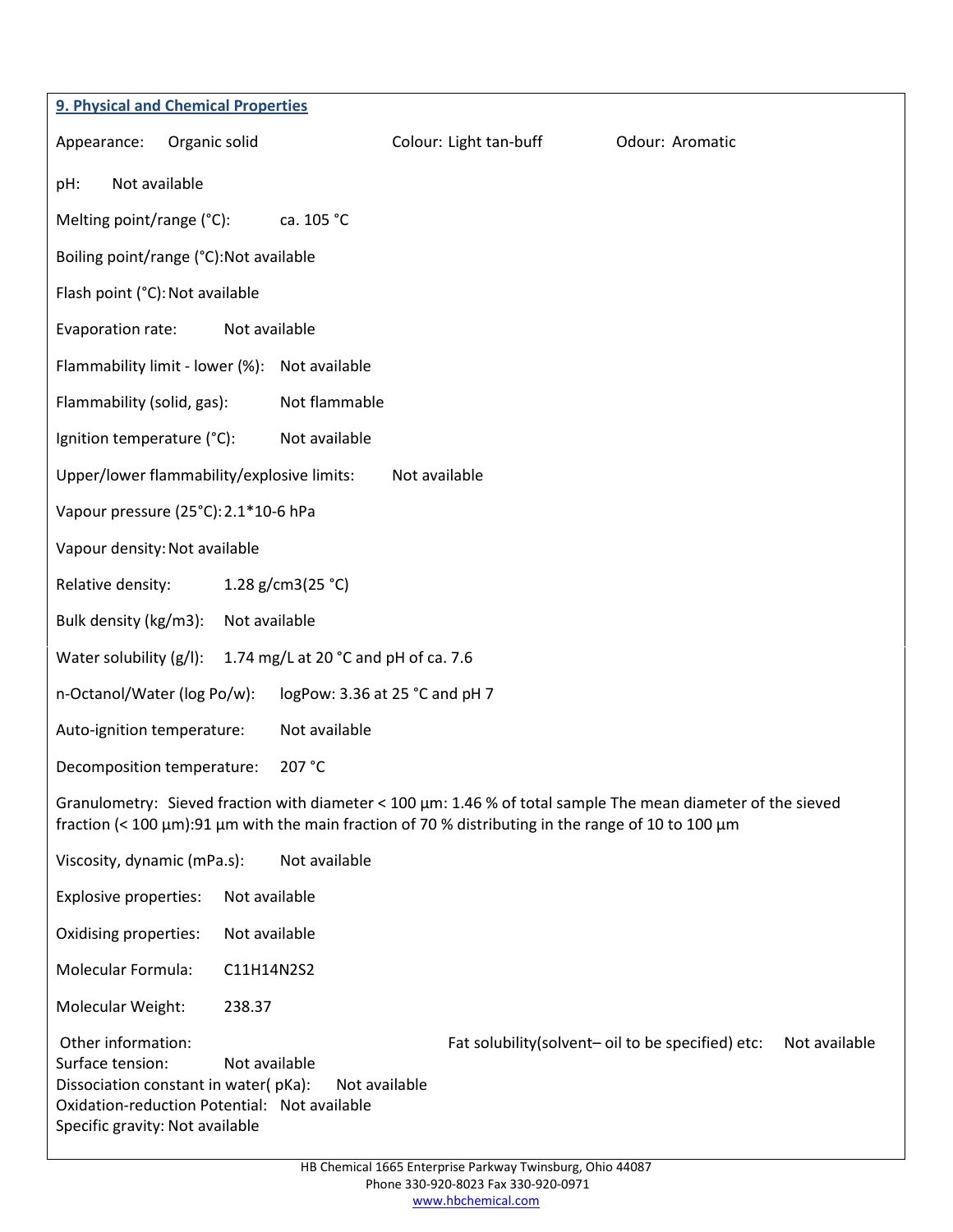| 10. Stability and Reactivity          |                                                                                                               |
|---------------------------------------|---------------------------------------------------------------------------------------------------------------|
| Stability:                            | Stable at room temperature in closed containers under normal<br>storage and handling conditions.              |
| Incompatibility (Materials to Avoid): | Strong oxidizing agents, acids and nitro sating agents.                                                       |
| Conditions to Avoid:                  | Incompatible material.                                                                                        |
| Hazardous decomposition products:     | Decomposition products may include the following materials:<br>carbon oxides, nitrogen oxides, sulfur oxides. |

| <b>11. Toxicological Information</b> |                                                                                                                   |
|--------------------------------------|-------------------------------------------------------------------------------------------------------------------|
| Acute toxicity:                      | LD50(Oral, Rat):>6310 mg/kg bw<br>LD50(Dermal, Rabbit): $>$ 7940 mg/kg bw<br>LC50(Inhalation, Rat): Not available |
| Skin corrosion/Irritation:           | Not classified                                                                                                    |
| Serious eye damage/irritation:       | Not classified                                                                                                    |
| Respiratory or skin sensitization:   | May cause an allergic skin reaction.                                                                              |
| Germ cell mutagenicity:              | Not classified                                                                                                    |
| Carcinogenicity:                     | Not classified                                                                                                    |
| Reproductive toxicity:               | Not classified                                                                                                    |
| STOT- single exposure:               | Not classified                                                                                                    |
| STOT-repeated exposure:              | Not classified                                                                                                    |
| Aspiration hazard:                   | Not classified                                                                                                    |

# **12. Ecological Information**

**Toxicity:**

| <b>Acute toxicity</b> |                    | Time | <b>Species</b> | Method          | <b>Evaluation</b> | <b>Remarks</b> |
|-----------------------|--------------------|------|----------------|-----------------|-------------------|----------------|
| LC50                  | $1.38$ mg/L        | 96h  | Fish           | OECD 203        | N/A               | N/A            |
| EC50                  | $1.3 \text{ mg/L}$ | 48h  | Daphnia        | <b>OECD 202</b> | N/A               | N/A            |
| EC50                  | $0.071$ mg/l       | 72h  | Algae          | <b>OECD 201</b> | N/A               | N/A            |

**Persistence and degradability:** TBBS is not readily biodegradable with biodegradability of 0% observed in 28 days, TBBS and its described metabolites are expected to be non-biodegradable and hence persistent in surface water, sediment and soil.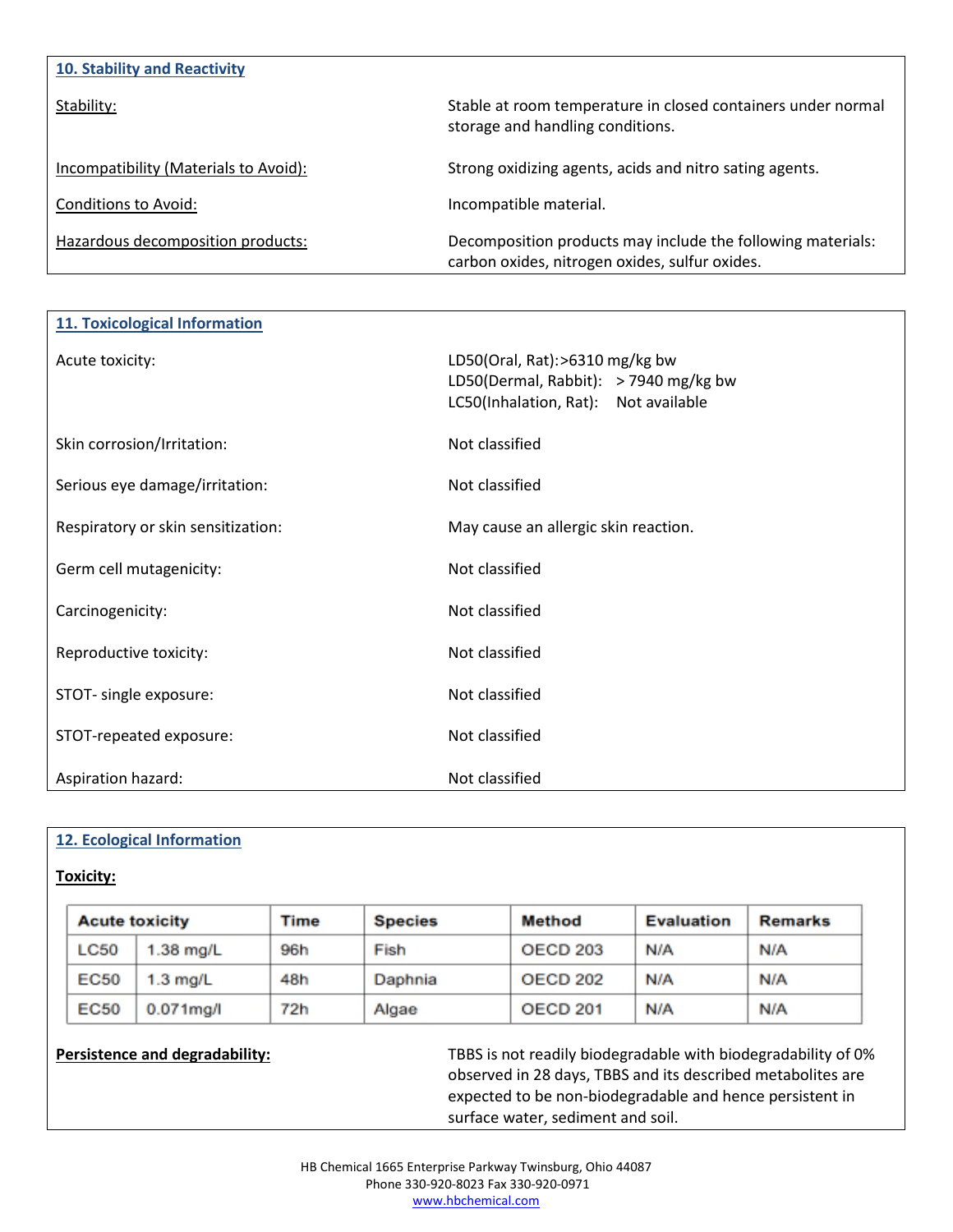| Bioaccumulative potential:       | Not available.                                        |
|----------------------------------|-------------------------------------------------------|
| Mobility in soil:                | Not available.                                        |
| Results of PBT &vPvB assessment: | Not available.                                        |
| Other adverse effects:           | Very toxic to aquatic life with long lasting effects. |

| <b>13. Disposal Considerations</b>              |                                                                        |
|-------------------------------------------------|------------------------------------------------------------------------|
| Disposal methods of the Contaminated Packaging: | Disposal must be made according to locally and federal<br>regulations. |

| <b>14. Transport Information</b>                       |                                                                                                                                                                 |
|--------------------------------------------------------|-----------------------------------------------------------------------------------------------------------------------------------------------------------------|
| D.O.T. Shipping Name                                   | Not regulated                                                                                                                                                   |
| Canada TDG hazard Class:                               | Not regulated                                                                                                                                                   |
| Europe ADR/RID hazard Class:                           | UN 3077 Class: 9 Proper shipping name: Environmentally<br>hazardous substance, solid, n.o.s. (N-tert-butyl-2-benzothiazole<br>sulfonamide) Packaging group: III |
| Air - ICAO (international Civil Aviation Organization) | UN 3077 Class: 9 Proper shipping name: Environmentally<br>hazardous substance, solid, n.o.s. (N-tert-butyl-2-benzothiazole<br>sulfonamide) Packaging group: III |
| Sea - IMDG (International Maritime Dangerous Goods)    | UN 3077 Class: 9 Proper shipping name: Environmentally<br>hazardous substance, solid, n.o.s. (N-tert-butyl-2-benzothiazole<br>sulfonamide) Packaging group: III |

| <b>15. Regulatory Information</b>                                                                                                                                                       |                                                                                                                                                                                                    |
|-----------------------------------------------------------------------------------------------------------------------------------------------------------------------------------------|----------------------------------------------------------------------------------------------------------------------------------------------------------------------------------------------------|
| Chemical Safety Assessment has been carried out?<br>Relevant information regarding authorization:<br><b>Relevant information regarding restriction:</b><br><b>Other EU regulations:</b> | <b>YES</b><br>NO.<br>$\mathsf{X}$<br>Not applicable.<br>Not applicable.<br>Employment restrictions concerning young person must be observed.<br>For use only by technically qualified individuals. |
| <b>Other National requiations:</b>                                                                                                                                                      | Not applicable                                                                                                                                                                                     |
| SARA Section 355 (extremely hazardous substances)                                                                                                                                       | Substance is not listed.                                                                                                                                                                           |
| SARA Section 313 (Specific toxic chemical listings)                                                                                                                                     | Substance is not listed.                                                                                                                                                                           |
| <b>TSCA (Toxic Substances Control Act)</b>                                                                                                                                              | Substance is listed.                                                                                                                                                                               |
| Proposition 65 (California)                                                                                                                                                             |                                                                                                                                                                                                    |
| Chemicals known to cause cancer                                                                                                                                                         | Substance is not listed.                                                                                                                                                                           |
| Chemicals known to cause reproductive toxicity for females                                                                                                                              | Substance is not listed.                                                                                                                                                                           |
| Chemicals known to cause reproductive toxicity for males                                                                                                                                | Substance is not listed.                                                                                                                                                                           |
| Chemicals known to cause developmental toxicity                                                                                                                                         | Substance is not listed.                                                                                                                                                                           |
| <b>Carcinogenic Categories</b>                                                                                                                                                          |                                                                                                                                                                                                    |
| <b>EPA (Environmental Protection Agency)</b>                                                                                                                                            | Substance is not listed.                                                                                                                                                                           |
| <b>IARC</b> (International Agency for Research on Cancer)                                                                                                                               | Substance is not listed.                                                                                                                                                                           |
| TLV (Threshold Limit Value established by ACGIH)                                                                                                                                        | Substance is not listed.                                                                                                                                                                           |
| NIOSH-Ca (National Institute for Occupational Safety and Health)                                                                                                                        | Substance is not listed.                                                                                                                                                                           |
| <b>OSHA-Ca (Occupational Safety &amp; Health Administration)</b>                                                                                                                        | Substance is not listed.                                                                                                                                                                           |
| Canada                                                                                                                                                                                  |                                                                                                                                                                                                    |
| <b>Canadian Domestic Substances List (DSL)</b>                                                                                                                                          | Substance is listed.                                                                                                                                                                               |
| Canadian Ingredient Disclosure list (limit 0.1%)                                                                                                                                        | Substance is not listed.                                                                                                                                                                           |
| Canadian Ingredient Disclosure list (limit 1%)                                                                                                                                          | Substance is not listed.                                                                                                                                                                           |

HB Chemical 1665 Enterprise Parkway Twinsburg, Ohio 44087 Phone 330-920-8023 Fax 330-920-0971 www.hbchemical.com